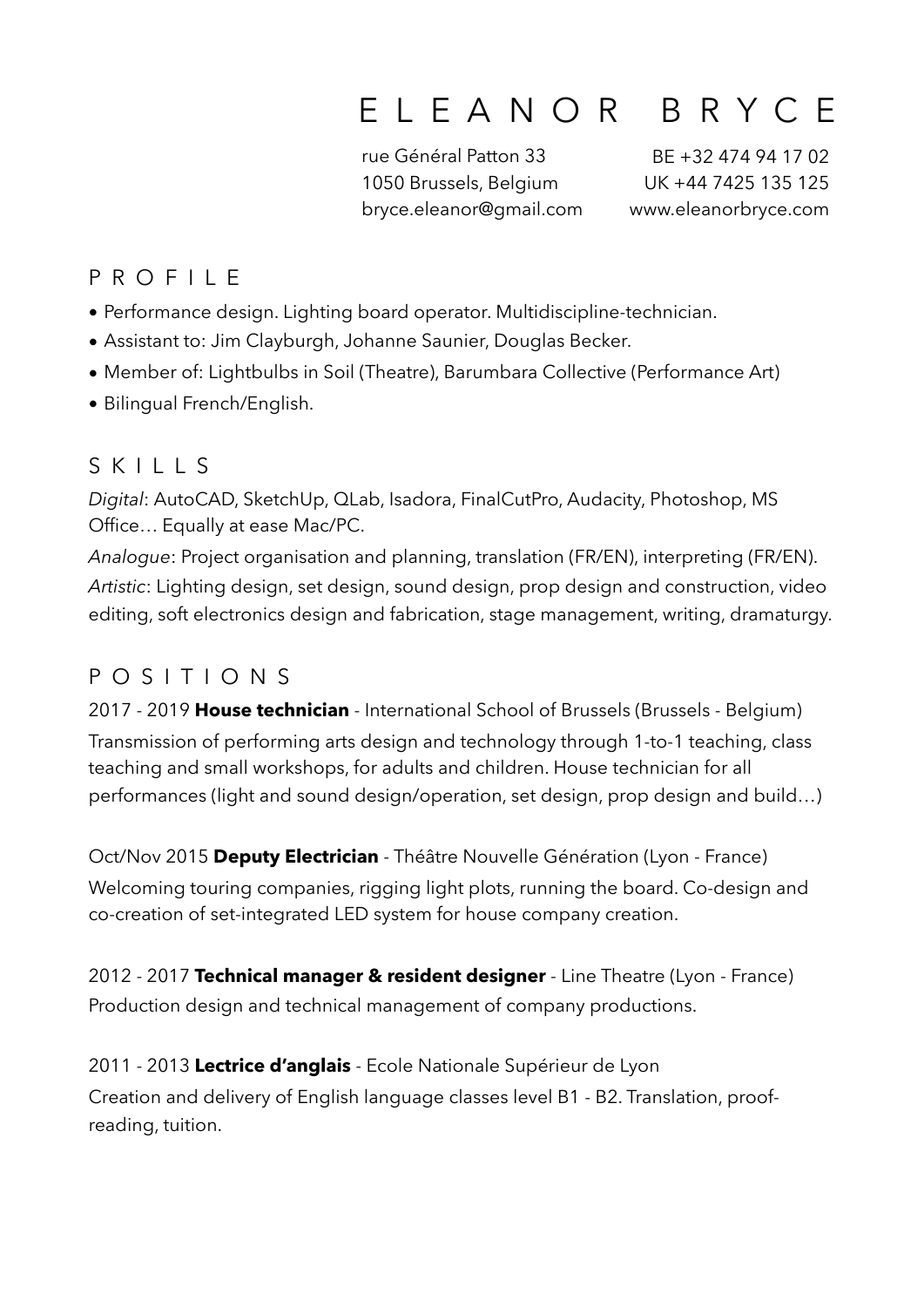## WORK

#### upcoming

**"La Lutte"** (TBD)

Assistant design, dramaturgy, graphic design Virtual Reality film by Johanne Saunier, in collaboration with Jim Clayburgh.

#### 2019

**#barumbarainyourlivingroom** (private apartment, Brussels) Lighting design, video design, performer Performance art in apartment. Directed by Loranne Vella. Created in collaboration with Francesca Saraullo & Sephora Gauci. Produced by Barumbara Collective.

**"Ladyfest 2019"** (BRASS, Brussels) Lighting designer/operator Cultural festival. Produced by Mac Kam Productions.

**"Faust 2.0"** (Mabou Mines (PS122), New York - USA) Assistant design set/light Theatre. Directed by Sharon Fogerty. Design by Jim Clayburgh.

#### 2018

**"Verbi (mill'beb i gewwa)"** (Valetta Contemporary Gallery - Malta) Lighting design, video editor, performer Performance installation with Barumbara Collective. Written & directed by Loranne Vella.

#### **« L'Envers des destinées »** (Théâtre Studio Raspail, Paris)

Lighting design Opera, based on "Pelléas et Mélisandre" by Debussy/Maeterlinck. Adapted & directed by Sybille Wilson.

**"DNA"** (ISB, Brussels) Set/light design, additional sound design Theatre. Directed by Alan Hayes.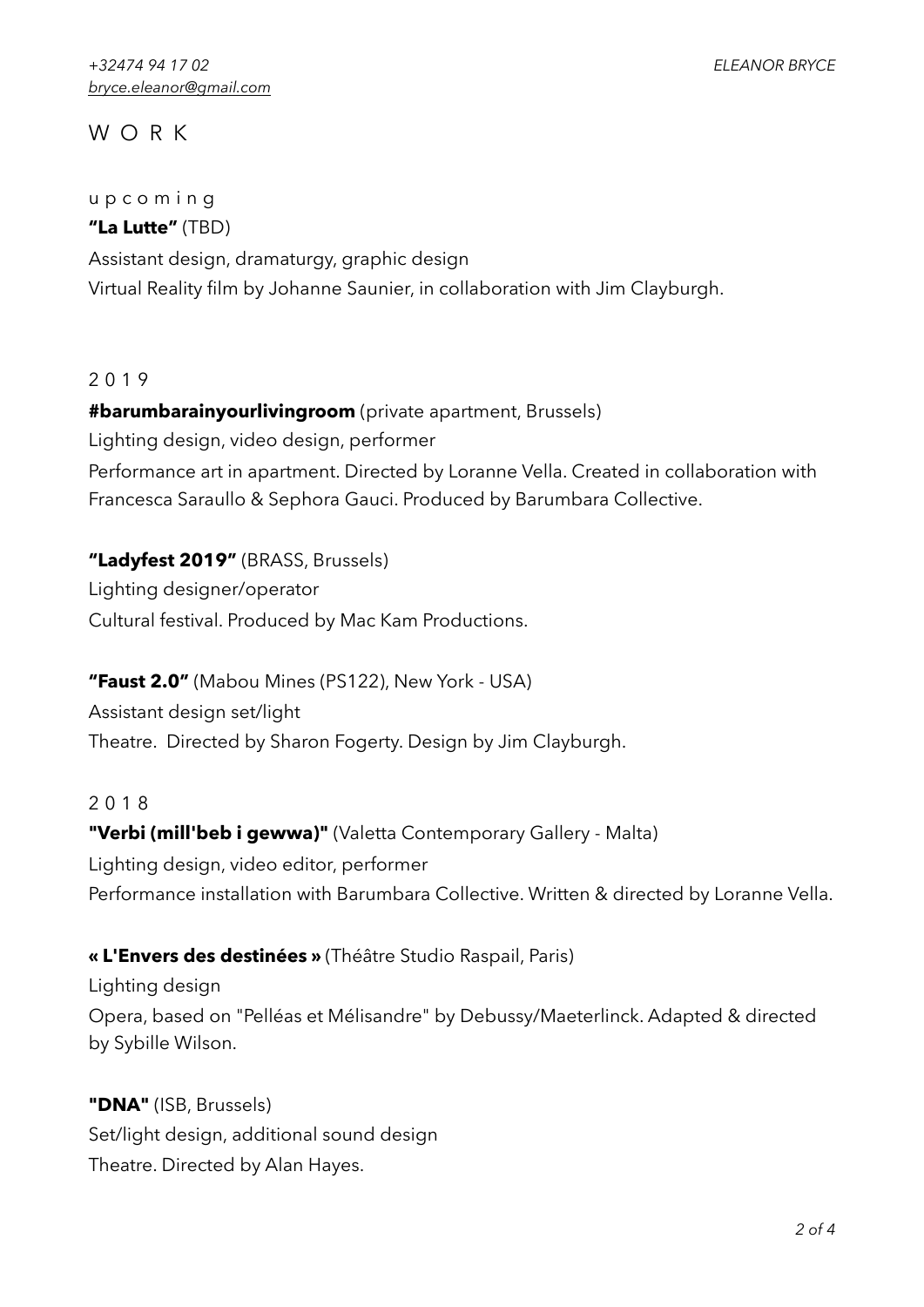#### 2 0 1 8 c o n t.

**« La Légende du Roi Dragon »** March 2018, Novembre 2019 (Opéra de Lille; Opéra de Bordeaux)

Assistant design - set/light

Contemporary opera, composed by Arthur Lavandier. Directed by Johanne Saunier. Design by Jim Clayburgh.

#### 2017

**"Festival Musiq'3"** (Flagey, Brussels) Assistant design (set/light) Classical music festival. Scenography by Jim Clayburgh.

**"La Sospesa"** April 2016 - present (Les Brigittines; Wolulibis, La Raffinerie - Brussels) Lighting design, technical manager. Performance art / dance, by Francesca Saraullo. Set design by Estelle Bibbo.

**"Le Voisin"** 2015 - 2017 (various - Lyon, Rhône-Alpes, Festival d'Avignon (OFF) - France) Lighting design, technical operator Solo mime, by Benoît Turjman. Touring technical operator.

2016 **"Crave"** (Acte II Théâtre, Lyon - France) Design and direction. Theatre. Text by Sarah Kane. Director; set, lighting & sound design. Produced by Line

**"BoP"** (St Etienne - France) Lighting design, technical operator Contemporary dance for young audiences. Produced by Collectif Antigoutte.

#### 2015

Theatre.

**"Romeo and Juliet"** (Acte II Théâtre, Lyon - France) Stage management (tech all-rounder) Directed by Alexander Laube. Produced by Line Theatre.